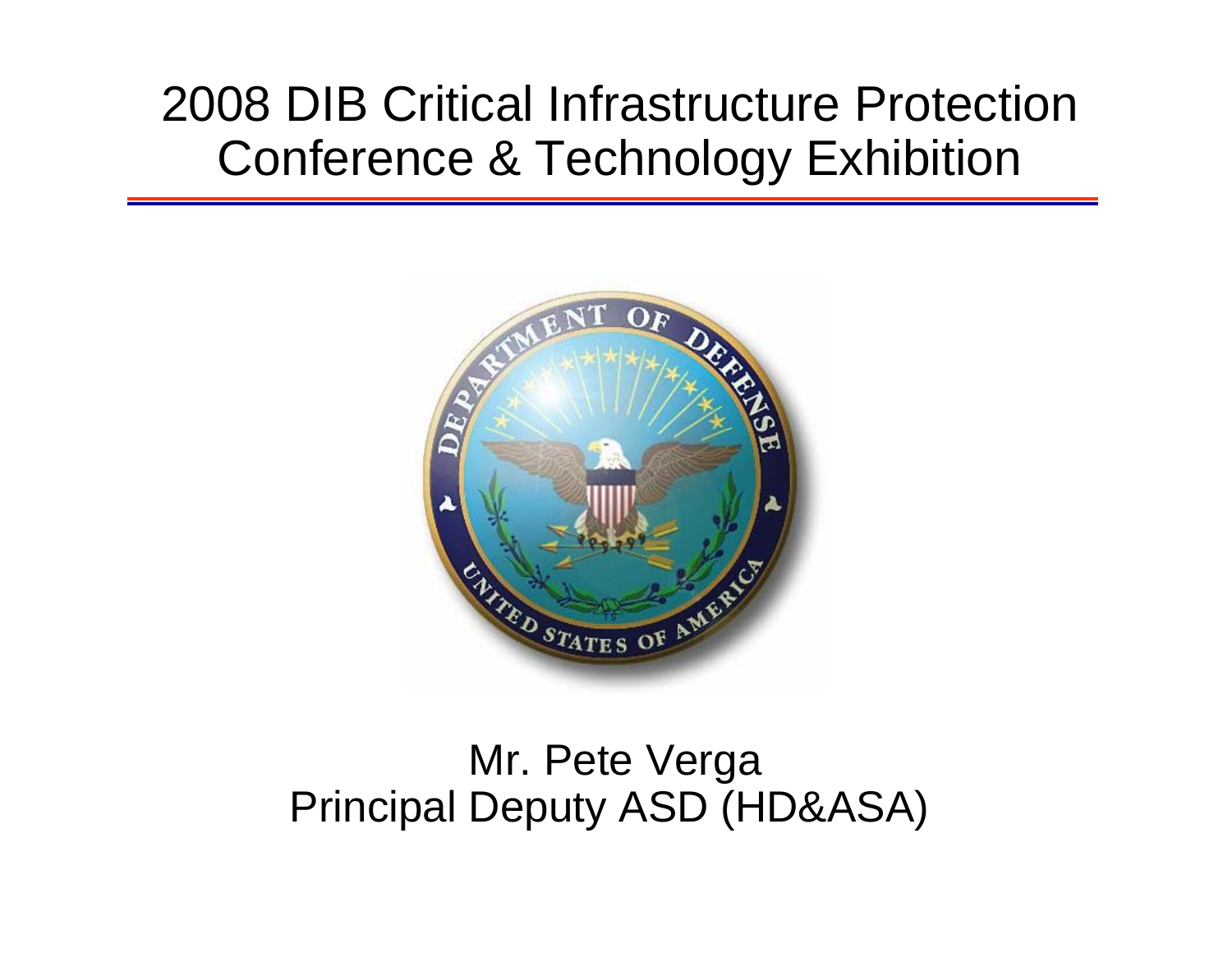# *Agenda*

# □ The Challenges We Face

- □ The National Security Environment
- □ DoD Preparedness & Response
	- ¾ Physical
	- ¾ Cyber
- Conference Challenge







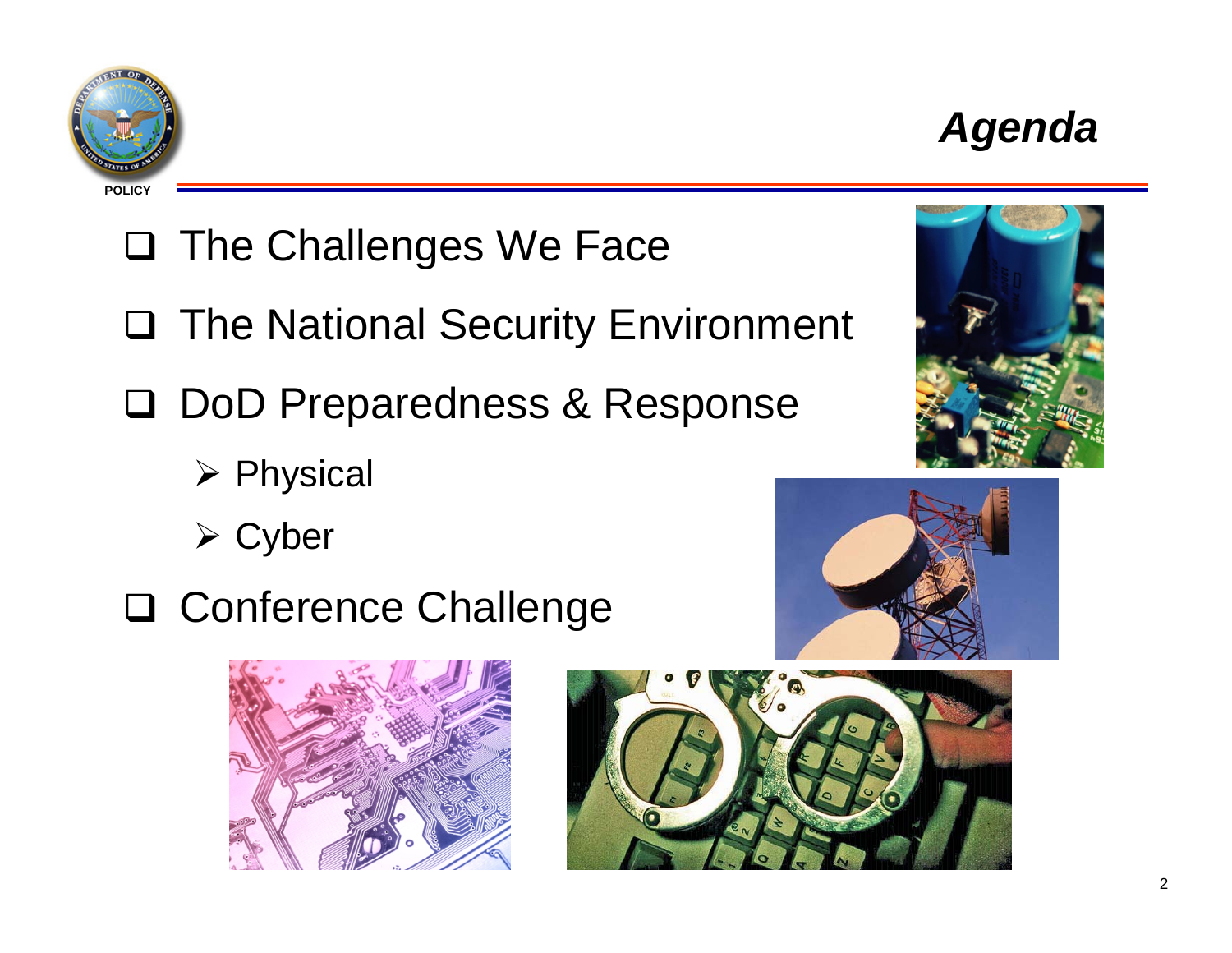

The DIB is a worldwide industrial complex with capabilities to develop and maintain military weapons systems to meet military requirements

- H +250,000 Defense Industrial Base (DIB) Sites worldwide
- l 1 DIB is critical to our nation and the war fighter
- ப DIB assets support DoD missions
- $\mathbf{L}$ Vital to the DoD execution of the National Military Strategy
- $\perp$  Our collective efforts make a difference in war fighter's lives and missions

*DoD values your contributions to maintain technologically superior, resilient industrial capabilities to preserve our nation's security.*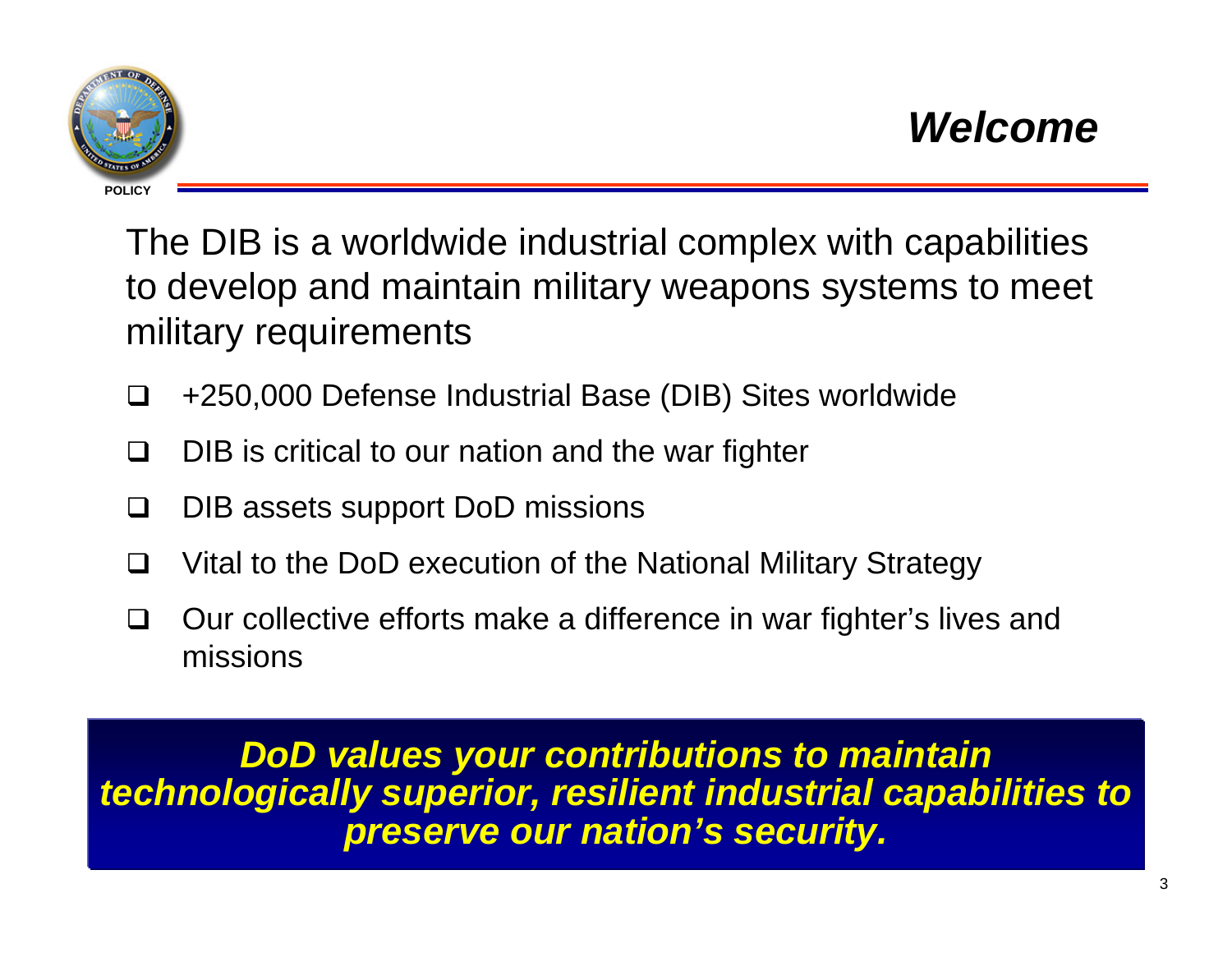

# *National Security Environment-Security Assessment*

#### **Nation-state threats will continue**

- $\Box$ "Traditional" ballistic and cruise missile threats
- $\Box$  Rogue states employing asymmetric means
	- $\triangleright$  Both cyber and physical
- $\Box$ Potential emergence of a regional peer competitor



#### **Natural Hazards**

- l 1 **Earthquake**
- | I Flood, Tsunami
- $\Box$ **Wildfire**
- $\Box$ Health and Disease



## **Transnational threats will be the most pressing**

- $\perp$  Terrorists will seek to:
	- $\blacktriangleright$ Attack Americans and Western Allies at home and abroad
	- $\blacktriangleright$  Inflict mass casualties or cause mass panic through CBRN means (e.g., CBRN weapons or conversion of civilian infrastructure or transport into WMD)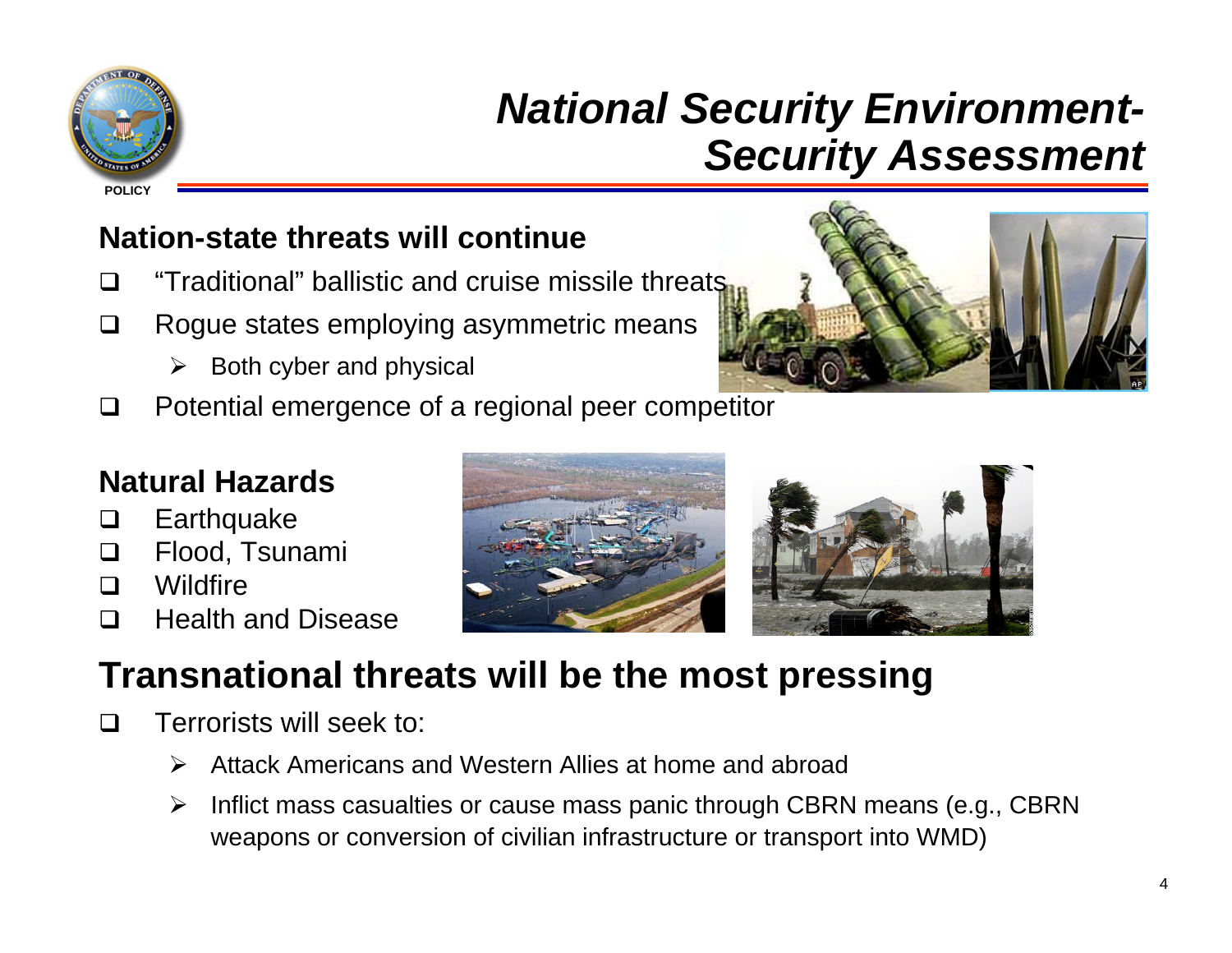# *Challenges*

## **Q** Collaboration

- ¾ Partnership, shared responsibility, and Trust engendered by partnership
- $\triangleright$  Information sharing and protection
- $\triangleright$  Threat and warning information sharing
- HUMINT (Insider threat)
- $\Box$ Physical Threats and Hazards
- *Cyber Security*

*"Each of us has an extremely important role to play in protecting the infrastructures and assets that are the basis for our daily lives and that represent important components of our national power and prestige. The success of our protective efforts requires close cooperation between government and the private sector at all levels. "*

*- President George W. Bush*



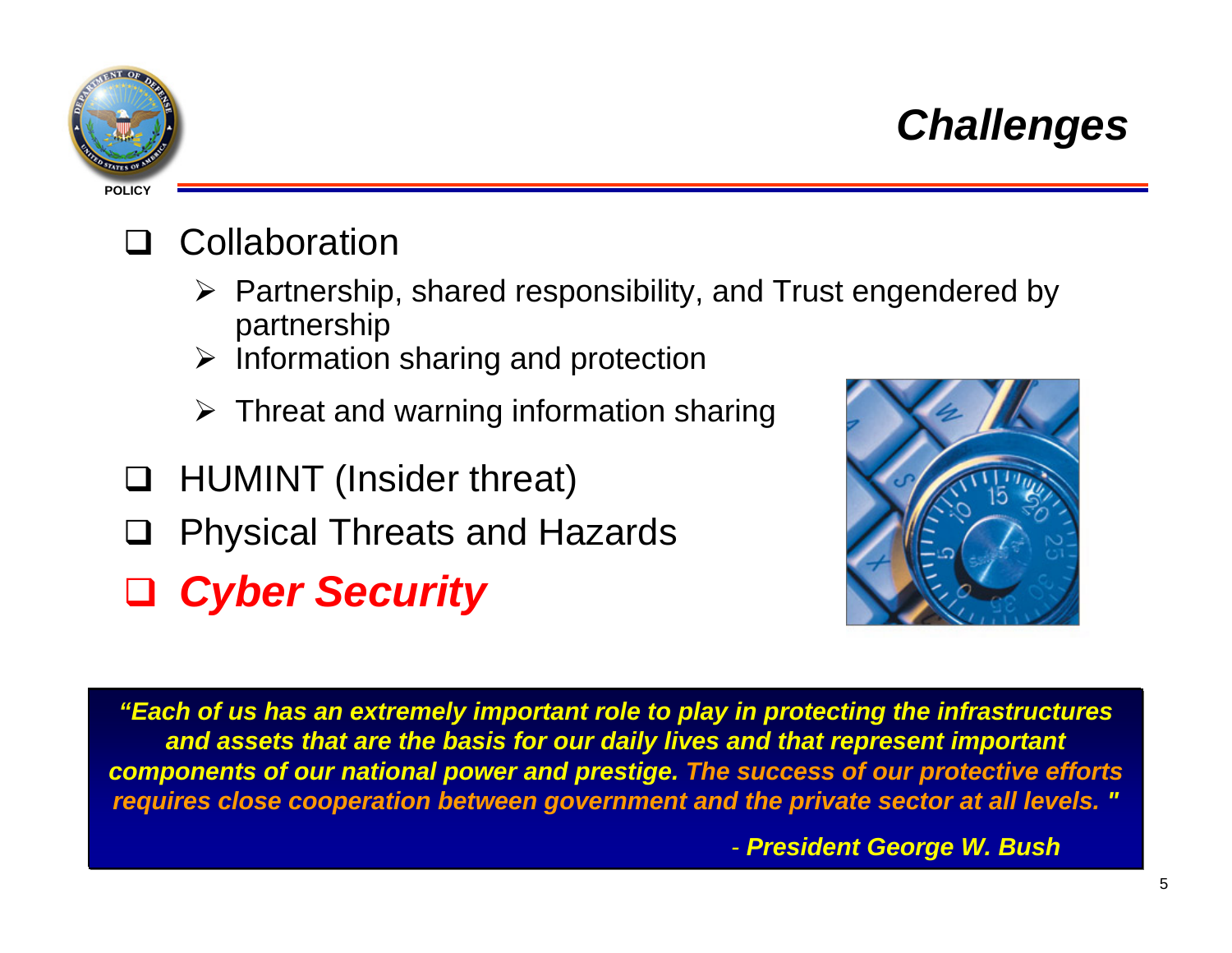

- $\Box$  Improve DoD's ability to execute its Mission Essential Functions in a stressed environment through integrating key programs & activities
- $\Box$  Comprehensively evaluate risk to DoD missions, including the unintended consequences of base consolidation & realignment
- $\Box$  Enable Senior Leader's ability to refine mission-related policies, plans, programs, resources, and activities, and more productively link policy decisions to operational requirements through:
	- ¾ Organizational Effectiveness
	- $\triangleright$  Funding Efficiencies Making better informed resource allocation (e.g. budgetary) decisions that increase oversight and accountability
	- $\triangleright$  Compliance Coordinating and consolidating Measures of Effectiveness (MOEs)

#### *Mission Assurance is an integrating concept, NOT a change of ownership!*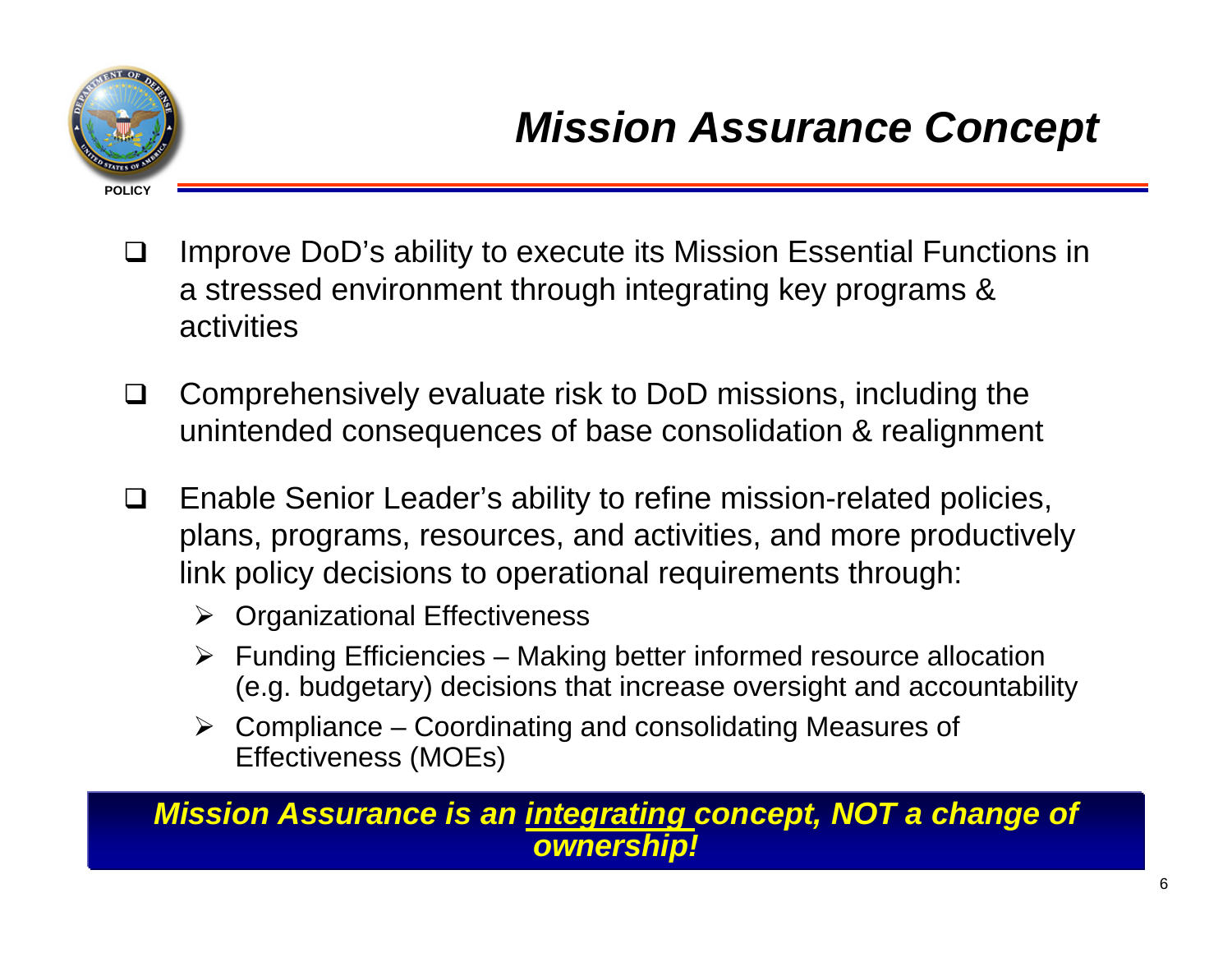

# *Mission Assurance – A Value Proposition*

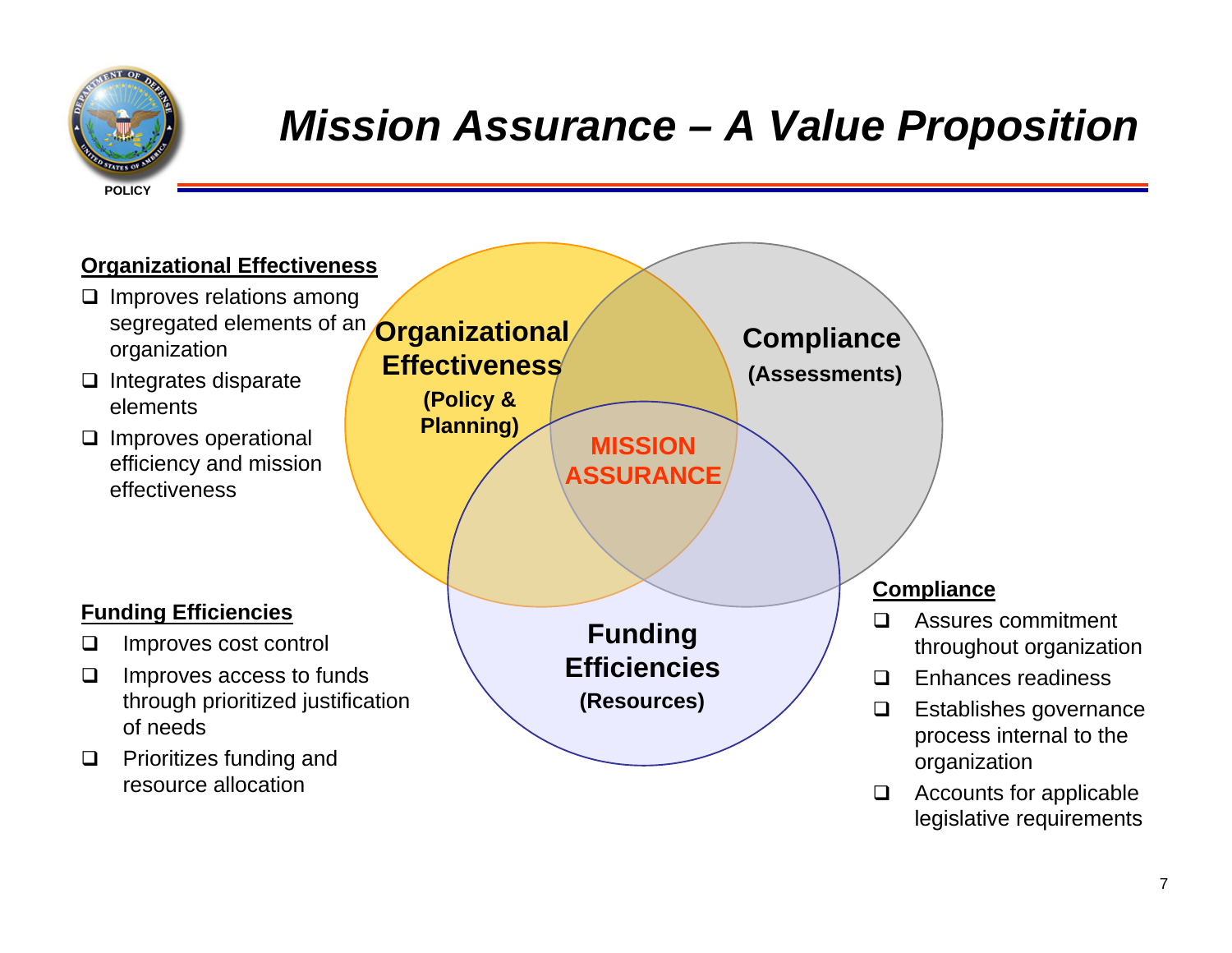

# *Strategy for Defense Critical Infrastructure*

- $\Box$  Articulates DoD's risk management approach required for ensuring the availability of assets deemed essential to the successful completion of DoD missions in an all-threat, all-hazard environment
- $\Box$  Defines through stated goals & objectives how DoD will protect Defense Critical Infrastructure (DCI) to achieve mission assurance
	- ¾ **Goal 1: Provide DCIP policy and program guidance**
	- ¾ **Goal 2: Foster DCIP strategic partnerships and enabling technologies**
	- ¾ Goal 3: Integrate and implement DCIP plans, programs, and capabilities at all levels
	- ¾ Goal 4: Facilitate DCIP resourcing at all levels
	- ¾Goal 5: Promote DCIP education and outreach

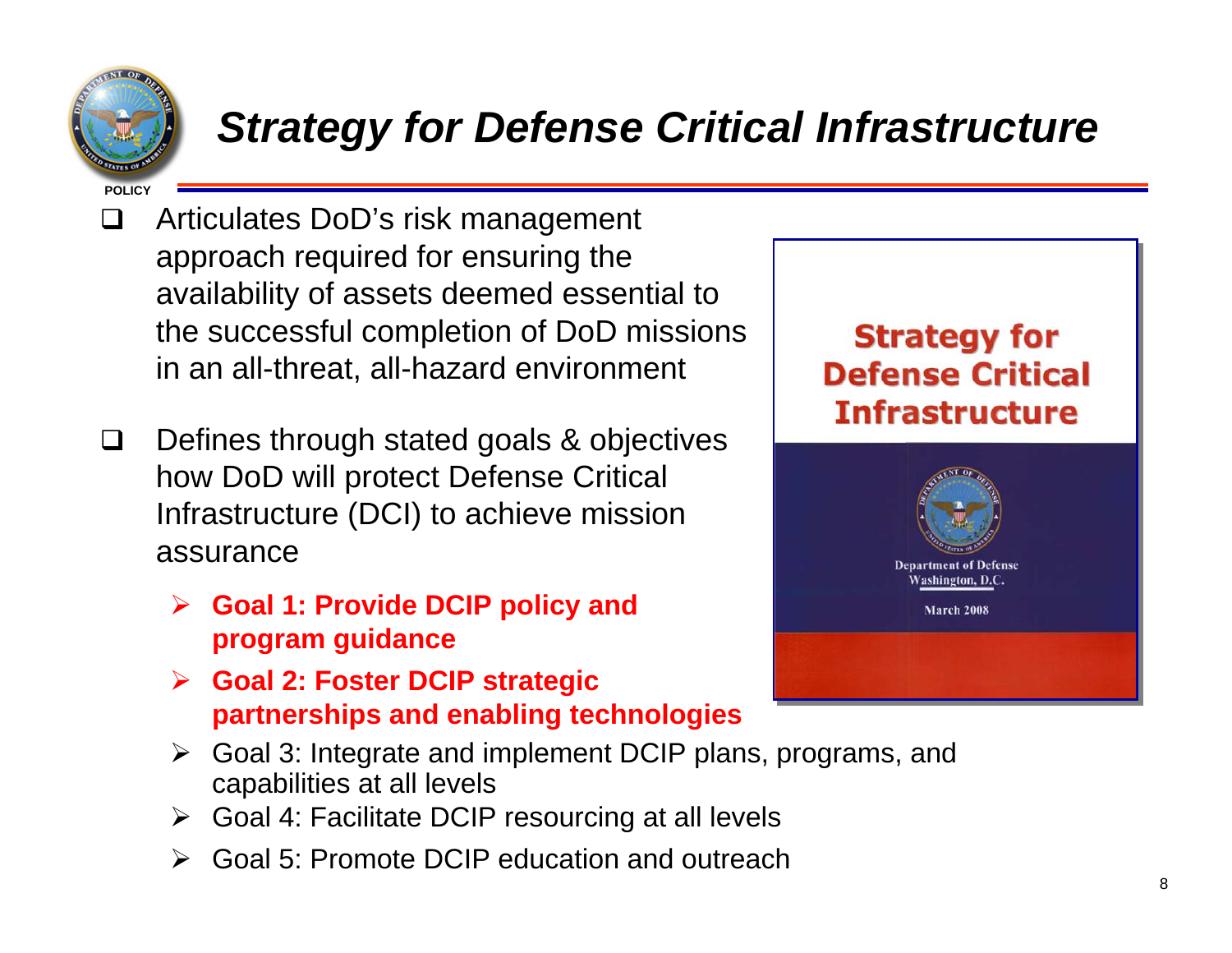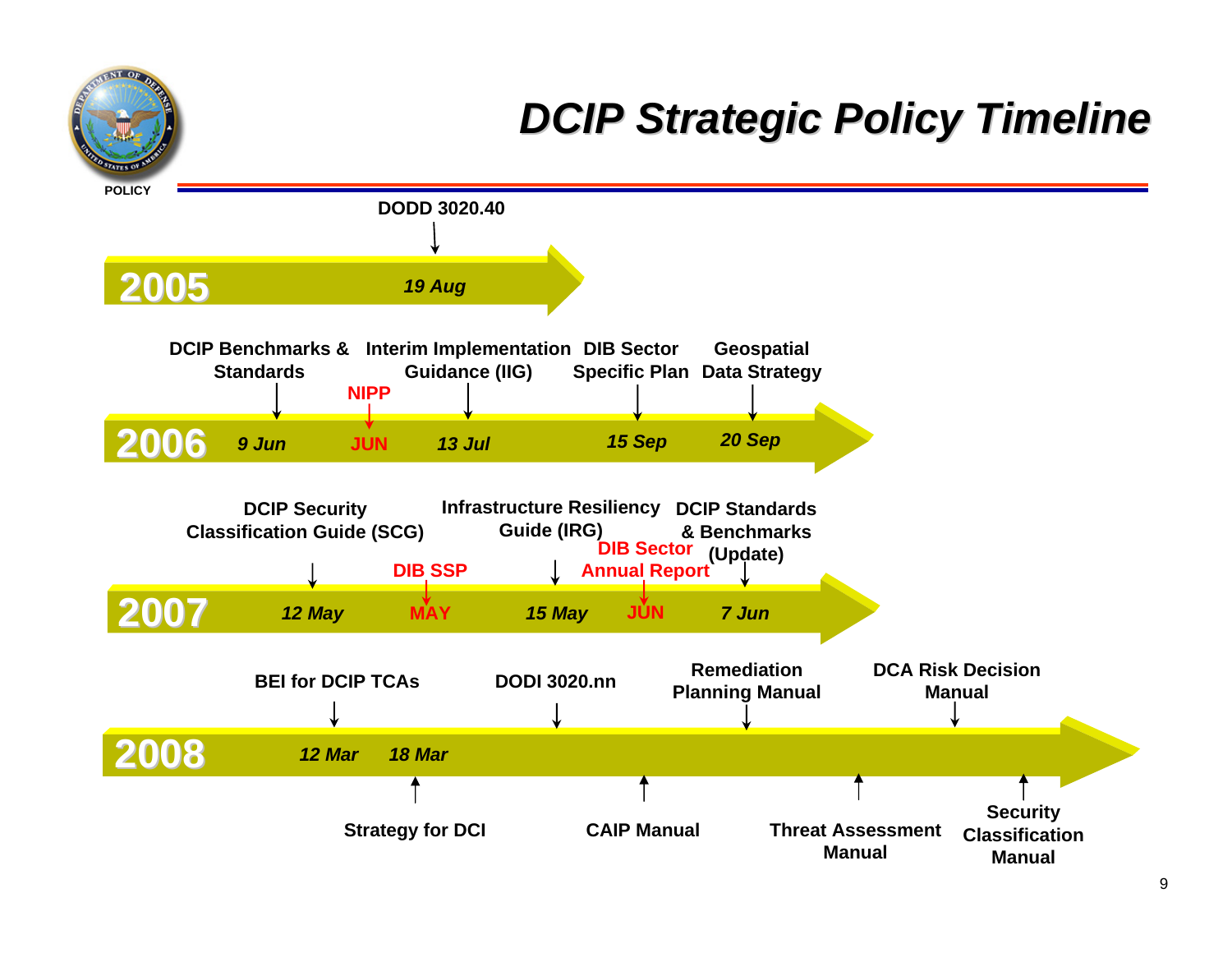



#### $\Box$ Partnering Leads to Real Success

- ¾ Rotating electrical equipment / control system vulnerability
- ¾ CIP-MAA assessment visits information for owner/operator use
- ¾ BZPP provided resources to improve first responder capabilities
- ¾ Providing security awareness training for DIB partners
- $\Box$  Government and Private Sector
	- $\triangleright$  Team effort to produce the Sector Specific Plan continues to grow
		- CIPAC public / private working group on Goals and Objectives
		- CIPAC public / private working group on cyber security
	- ¾ DCMA and DHS Protection Security Advisor visits
- □ Canadian Dept of National Defence (DND)
	- ¾ Establishing mutual awareness and assessment program (e.g. Joint Strike Fighter)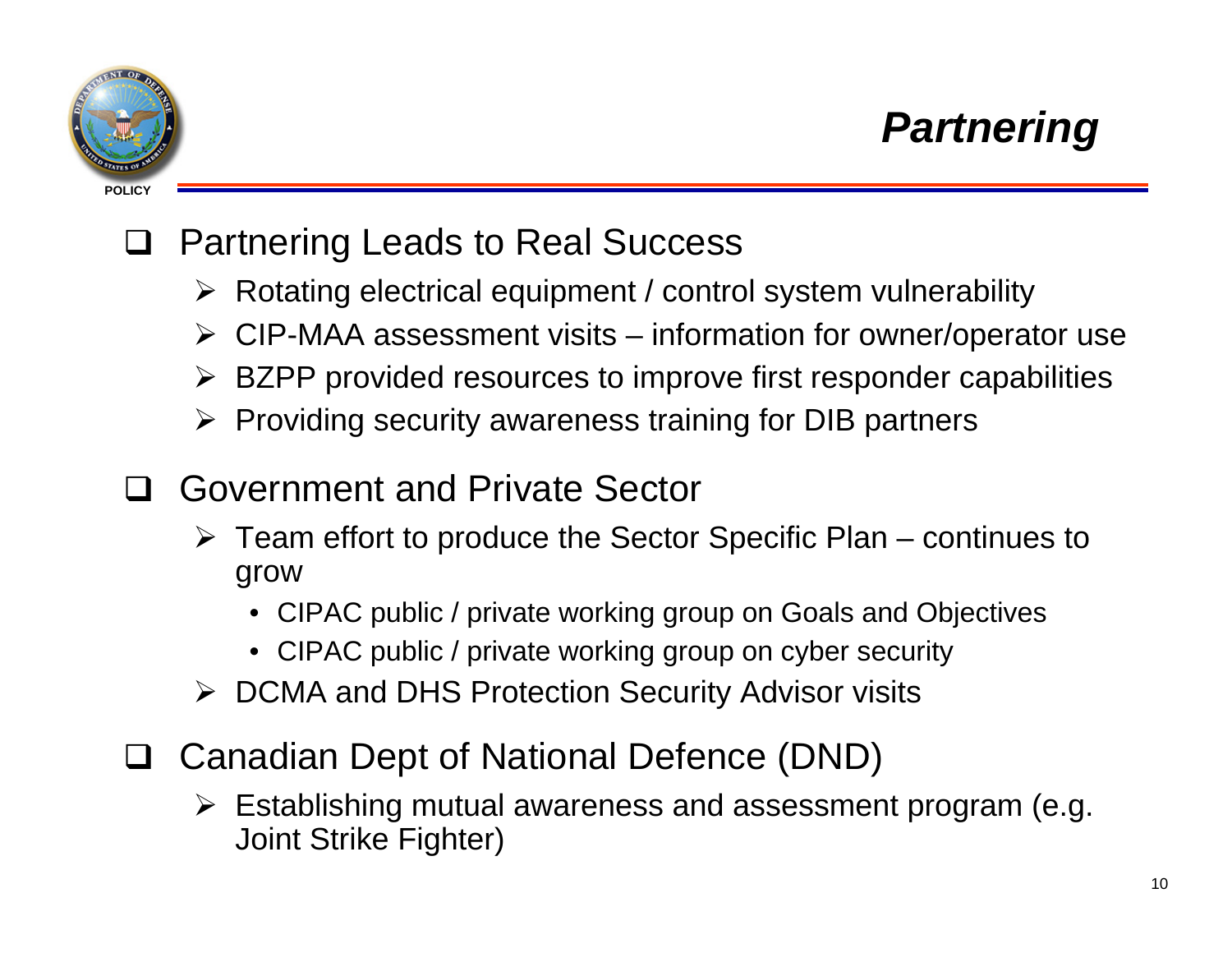

#### $\Box$ DoD-DIB Information sharing

- $\triangleright$  Providing best practices, expertise and information
- $\Box$  DoD-DIB collaboration on response actions
	- $\triangleright$  Response actions
	- ¾ Self-assessments
- □ Protected Critical Infrastructure Information (PCII)
	- ¾ Protects voluntarily submitted critical infrastructure information (CII) from public release under FOIA, civil litigation, and state and local "sunshine" laws.
	- ¾ ASD (HD&ASA) continues to pursue DoD accreditation under this program.

#### *Leverage trust for two-way communication and share information for a shared purpose – assured availability*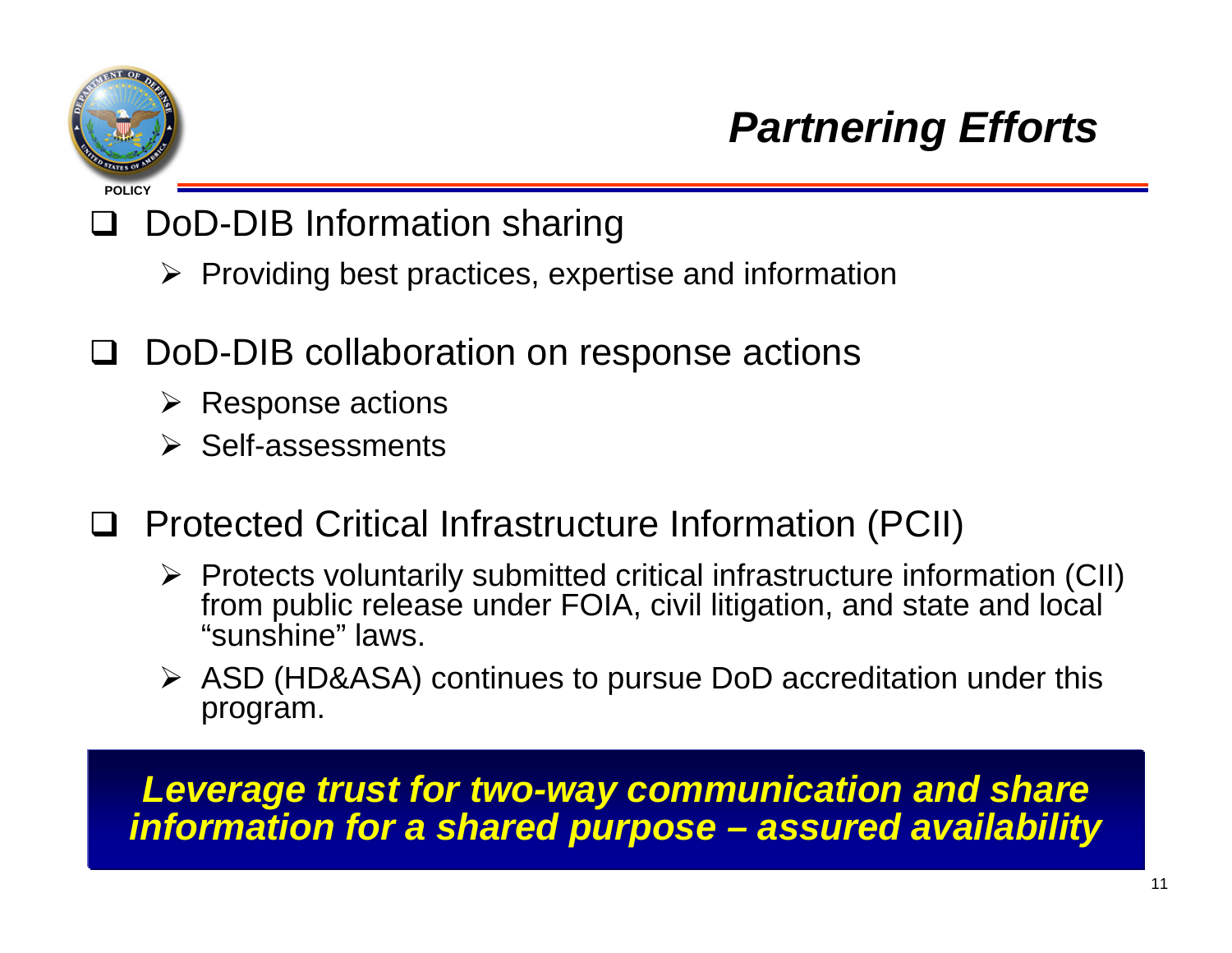

- $\Box$  Hostile nations still pose a cyber threat to the United States because they have the intent and technological capabilities to do so.
- A cyber attack could substantially impact a number of sectors in the United States, including agriculture, emergency response and preparedness systems, transportation, energy, health care, financial services, and telecommunications.



#### *Cyber Attacks are a REAL and EMERGING National Security Threat*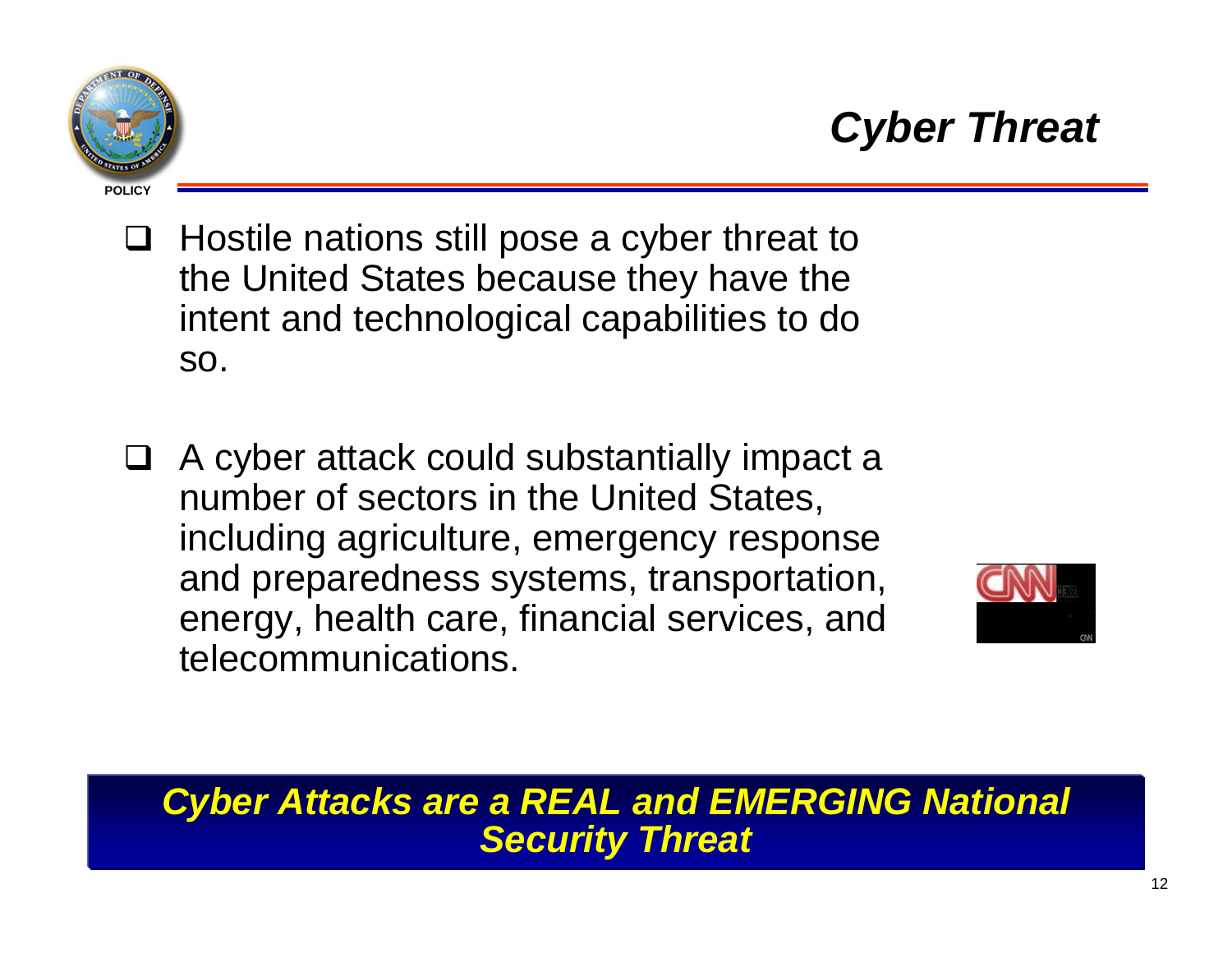







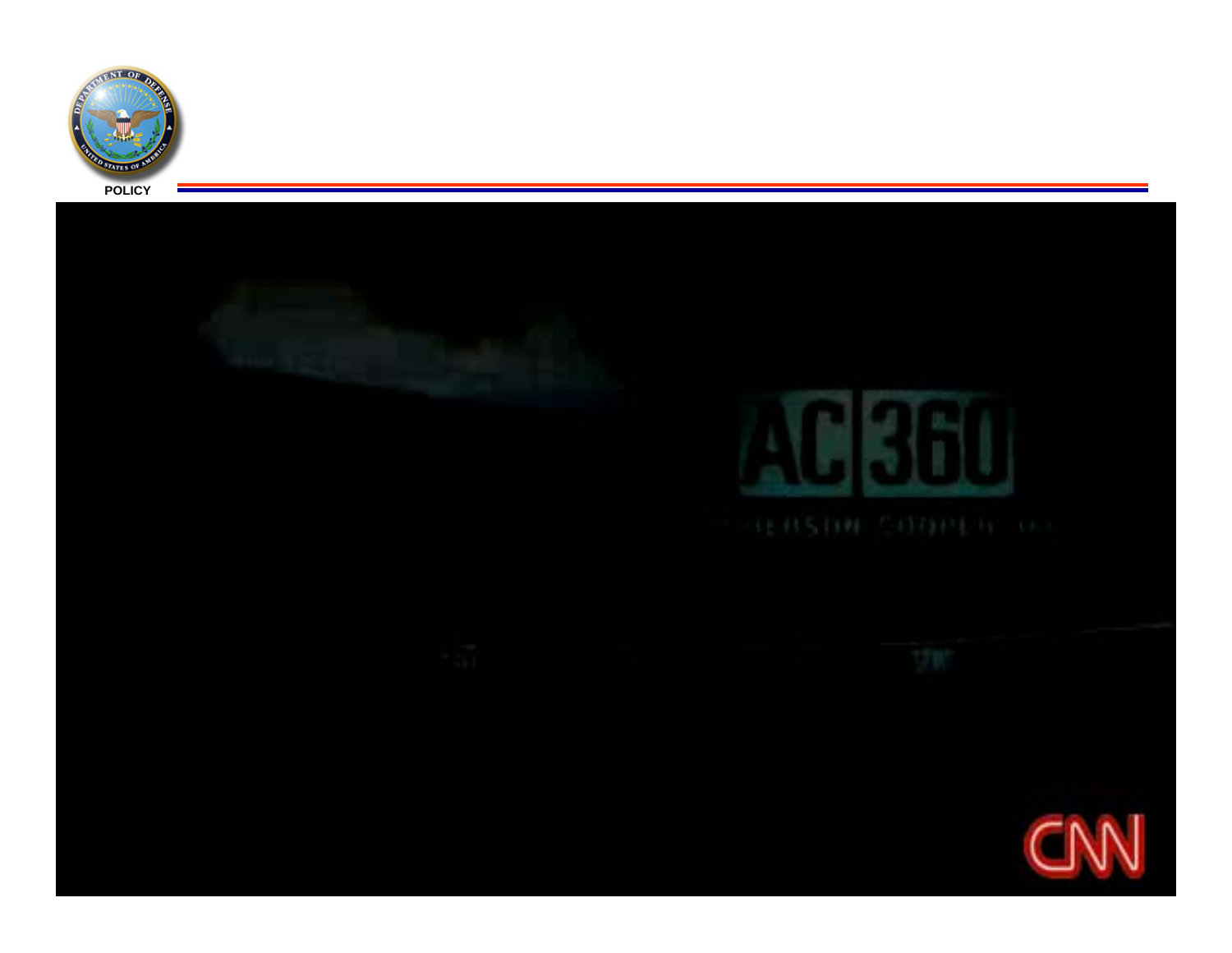

# *Cyber Security*

#### $\Box$ Cyber Security is a **National Effort**

- $\triangleright$  DHS is lead agency for domestic cyber security
- $\blacktriangleright$  DoD will fully support national efforts with policy coordination, information sharing, and technology transfer
- $\sqcup$  DepSecDef directed USD(P) to lead **Cyber Security Task Force**
	- ¾ Chartered to implement NSPD-54/HSPD-23, Cyber security Policy
	- ¾ DoD members include NII, SOLIC, ATL, J5, Air Staff, and JTF-GNO
	- ¾ Interagency partners include DHS, DOJ, OTSP, DNI, and NSA
- $\Box$  ASD HD&ASA has DoD DCIP **mission oversight and policy responsibility**
	- ¾ Lead cyber security coordinator for DoD
	- $\triangleright$  Best positioned to interface with the interagency and leverage existing capabilities and competencies within DoD

*Provide unity of effort across the Department and coordinate with interagency partners to improve national security against the full spectrum of cyber threats*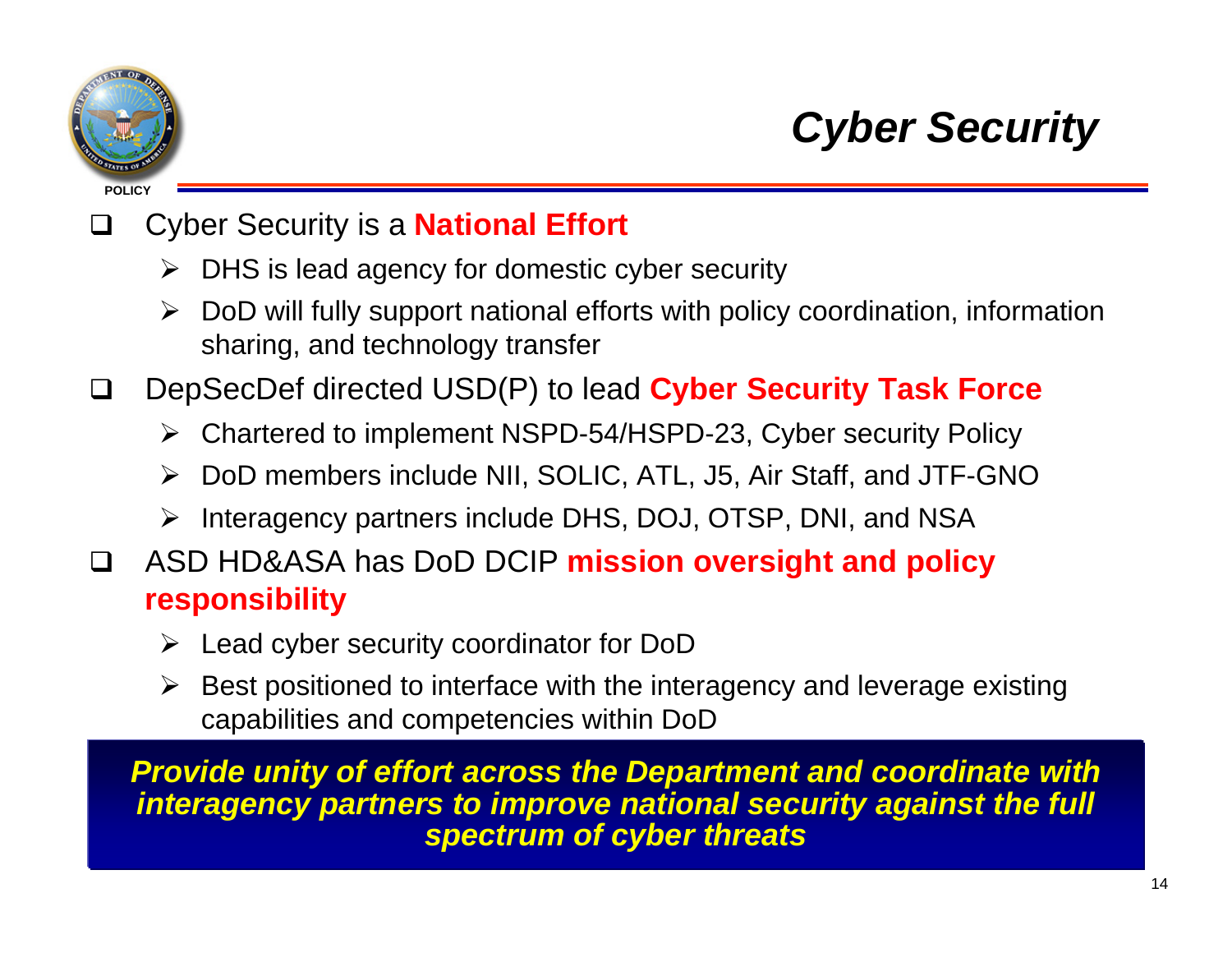

- □ What do you perceive as the greatest threats to CI/KR IT and communications networks?
- □ What are gaps and barriers to effective bi-directional information sharing?
- □ What types of information sharing are existing publicprivate partnerships and structures best at addressing?
- $\Box$  How can we share best practices, products, and standards?
- □ What existing and emerging technologies do you believe are most essential to enhanced CI/KR network security?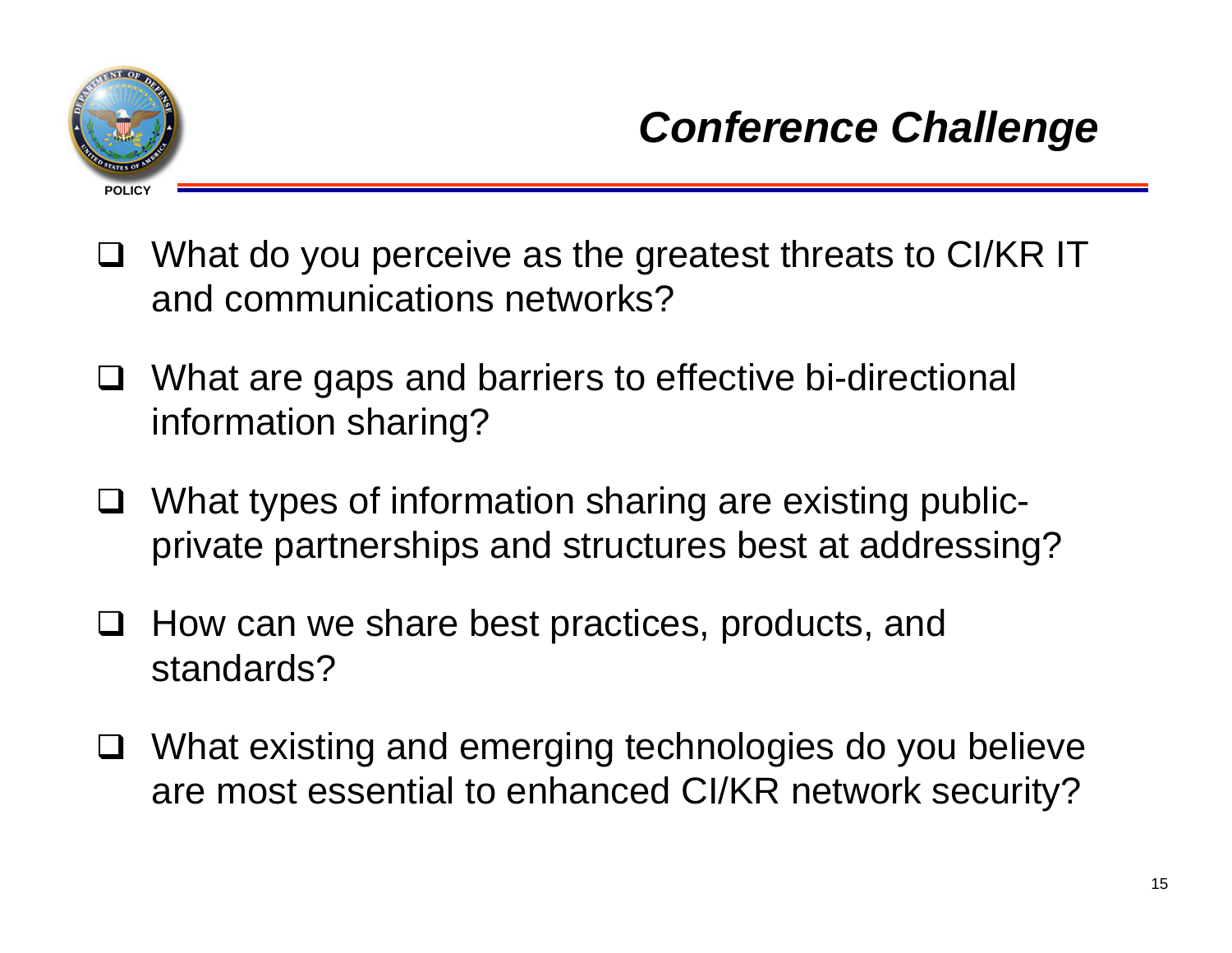# 2008 DIB Critical Infrastructure Protection Conference & Technology Exhibition



## QUESTIONS?